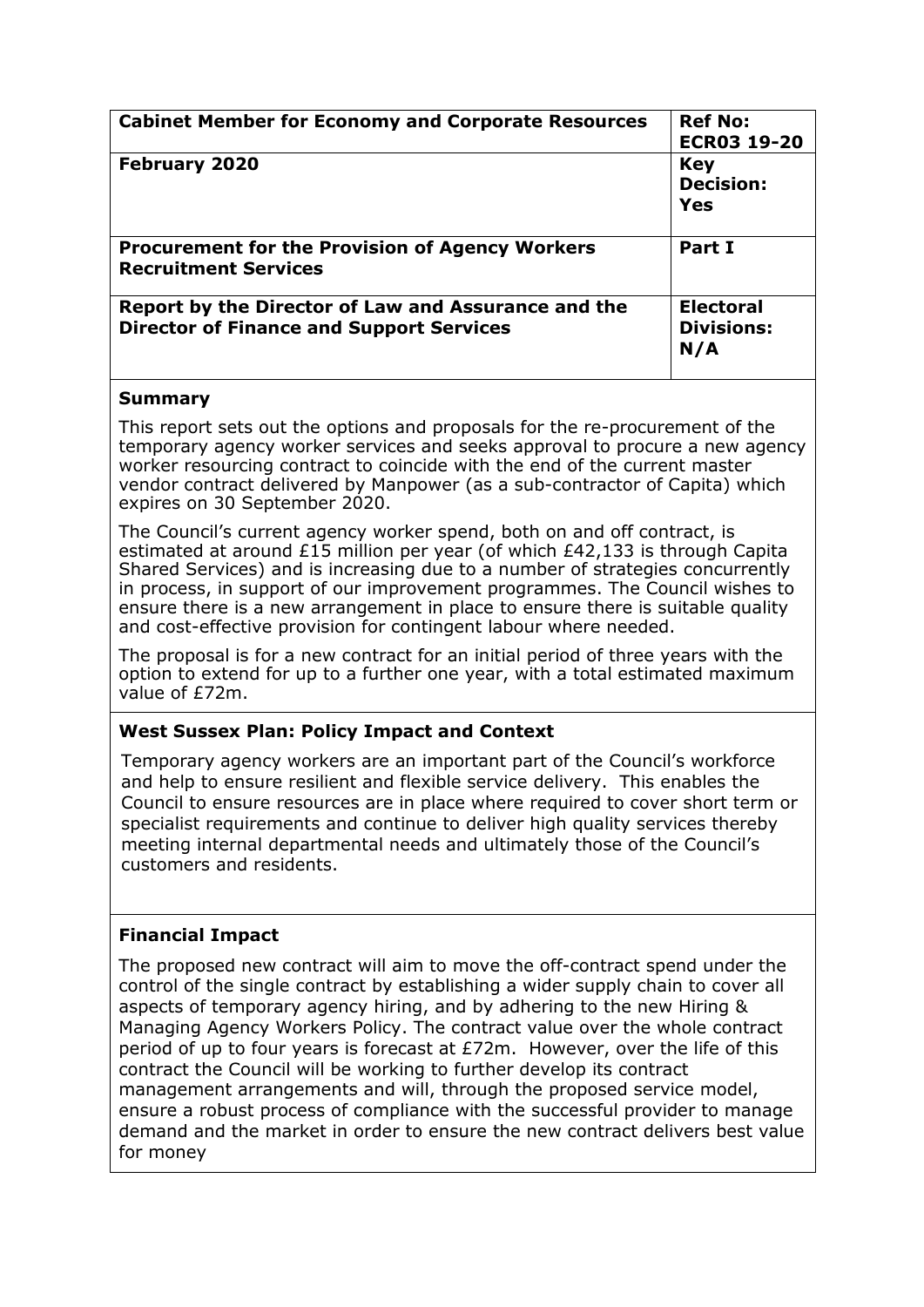### **Recommendations**

That the Cabinet Member:

- 1. Approves the commencement of a procurement exercise for a new contract for the provision of temporary agency worker recruitment services, as detailed in this report, to commence on 01 October 2020 for a period of three years with the option to extend for up to one further year at an estimated maximum contract value of £72m.
- 2. Delegates authority to the Director of Finance and Support Services to award the contract to the provider who submits the most economically advantageous tender and can best meet the quality and performance standards required by the Council.

#### **Background and Context**

- 1.1 Temporary agency workers are an important part of the Council's workforce. The use of temporary staff enables the Council to operate without interruption to service levels, ensuring resilience and service continuity. There always will be a corporate requirement to engage temporary workers for a number of reasons:
	- to cover for vacancies pending recruitment
	- to cover for planned or unplanned absence (e.g. sickness or maternity)
	- to cover for filling a post pending a restructure/reorganisation
	- to cover for peaks in demand
	- to deliver fixed-term projects where capacity does not exist internally
- 1.2 For the past thirteen years the service has been delivered to the Council via a master vendor managed service provider Manpower Limited (Manpower). The original contract in 2006 focussed on the provision of services relating to domestic and social care in partnership with Hampshire County Council. The contract was novated to Capita Business Services (Capita) in 2012 as part of the outsourcing of a number of Council HR services. Capita have managed the contract for six years, as part of the SSO Contract. The current subcontract between Capita and Manpower expires on 30 September 2020.
- 1.3 The managed service approach has delivered a number of benefits:-
	- Large reduction in invoices received (by consolidating all agency hiring to one invoice per week via Manpower);
	- Greater quality assurance through the auditing processes
	- Reduction in management time dealing with a large supply chain
	- Improved transparency/visibility of spend;
	- Enhanced management information
- 1.4 In 2019 additional service arrangements were agreed with Capita and Manpower which included:
	- an enhanced Interim/Executive category, engaging specialist and executive agencies to challenge the more expensive procurement frameworks reducing the council's reliance on interims being hired off contract.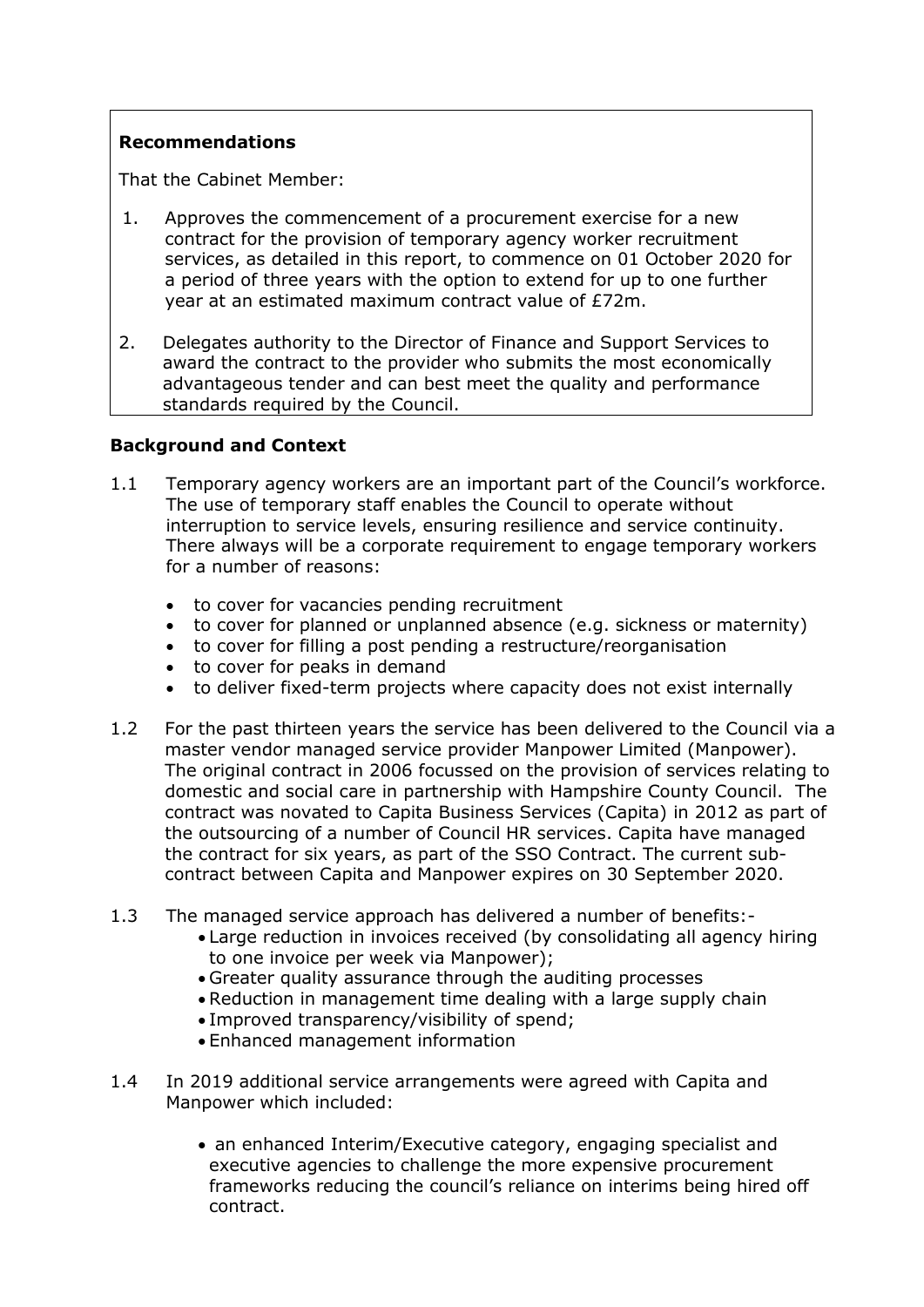- a Payroll Only function for when Manpower engages known candidates and incurs no 'introduction fee' an agency would normally charge.
- improvements such as reduced response times to queries and better management data provision.

#### **Current service provision**

1.5 The Manpower contract is used throughout the Council by managers engaging temporary workers. Information on hiring patterns regarding Headcount for the last calendar year (on contract) is below:

| <b>Description</b>                               | <b>Resources</b> | <b>Chief</b><br><b>Executives</b><br><b>Department</b> | <b>Place</b> | <b>Adults</b><br><b>Services</b> | <b>Children</b><br>Young<br>People &<br><b>Families</b> | Fire<br><b>Services</b> | <b>Total</b> |
|--------------------------------------------------|------------------|--------------------------------------------------------|--------------|----------------------------------|---------------------------------------------------------|-------------------------|--------------|
|                                                  |                  |                                                        | 5            |                                  |                                                         |                         | 46           |
| Administration                                   |                  | 16                                                     |              | 3                                | 19                                                      | 2                       |              |
| Commercial                                       | $\Omega$         | $\Omega$                                               | 4            | $\mathbf{0}$                     | $\Omega$                                                | $\Omega$                | 4            |
| <b>Driver Trainers</b>                           | $\Omega$         | $\Omega$                                               | 24           | $\Omega$                         | $\Omega$                                                | $\Omega$                | 24           |
| Interim/Executive                                | 1                | 3                                                      | $\Omega$     | 5                                | 15                                                      | $\Omega$                | 24           |
| Non -<br>Professionally<br><b>Qualified Care</b> | $\Omega$         | 0                                                      | 2            | 158                              | 41                                                      | $\Omega$                | 201          |
| Professional - IT                                | $\Omega$         | $\Omega$                                               | $\Omega$     | $\mathbf{0}$                     | $\Omega$                                                |                         |              |
| Professional -<br>Management                     | 13               | 9                                                      | 5            | 3                                | 5                                                       |                         | 36           |
| Professional -<br>Other                          | $\Omega$         | $\Omega$                                               | $\Omega$     | $\Omega$                         | $\Omega$                                                | $\Omega$                | 0            |
| Professionally<br><b>Qualified Care</b>          | 0                | 43                                                     | $\Omega$     | 52                               | 119                                                     | $\Omega$                | 214          |
| Total                                            | 15               | 71                                                     | 40           | 221                              | 199                                                     | 4                       | 550          |

- 1.6 This procurement proposal has been developed as a result of an options appraisal after an internal review on current services and organisational needs and a market engagement exercise. It recommends a tender exercise in order to engage a vendor neutral managed service, with a contractual obligation to increase the council's operational control over the provision of agency workers. This will mean the removal of third party control over the running of the contract, specifically in relation to the management of the supply chain and the Council will hold contracts directly with, and directly manage the supply chain.
- 1.7 Consideration will need be given to the potential establishment by the Council of a separate Children's Services Trust which could access the agency worker services via this contract. Otherwise it will have a significant financial impact on the overall value of the contract if the Trust procures its own agency worker services separate to the Council
- 1.8 There is an identified risk of a potential Children's Services Trust opting to select alternative provision for these or indeed some other services. This risk would have a significant impact on the value of this contract but is considered unlikely if the contract service is well managed. In the event of Children's Services choosing to select their own provider, they will need to tender for the services and contract in their own right. This would increase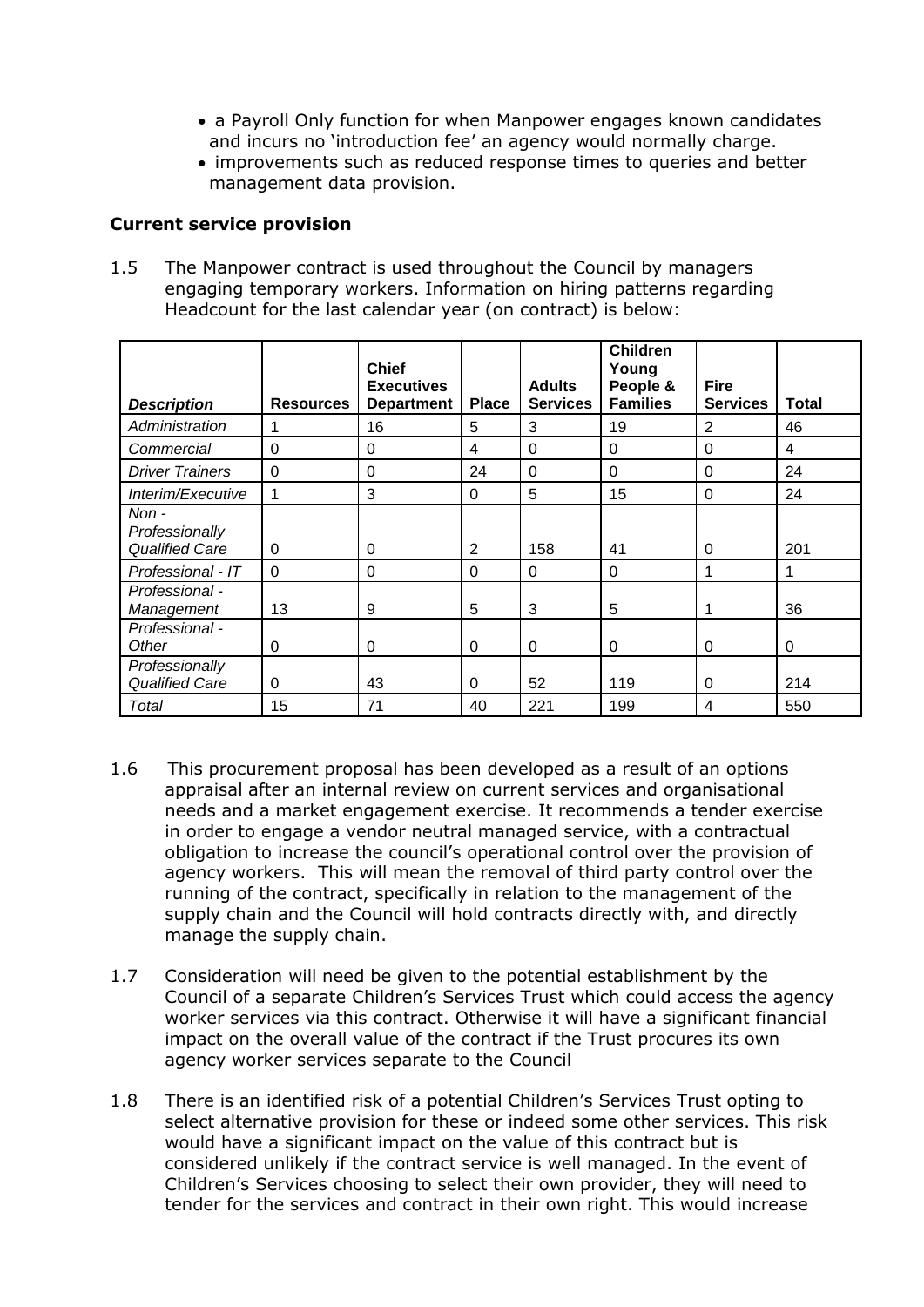the management overhead, introduce risks around staffing consistency and would need professional support to help manage their own procurement process. This will most likely deliver a sub optimal solution to both organisations and the supply chain. The mitigation approach would be to ensure, through robust contract and service offer that the use of the Council contract and supporting service offers the best value for money for the short to medium term.

## **2. Proposal – the Procurement strategy**

- 2.1 The proposed contract for services has a value in excess of the EU threshold for services and so the procurement process will need to comply with the Public Contracts Regulations 2015 and the Council's own Standing Orders on Procurement and Contracts.
- 2.2 It is proposed that the Council procures through an open tender a Vendor Neutral Managed Service for a term of a maximum period of four years (an initial period of three years with the option to extend up to one further year). The proposed contract term is in line with industry standards and provides enough time for the supplier to embed operations and gain a reasonable return, whilst allowing the Council the agility to react to market changes in a fairly rapidly changing and very competitive market. The proposed term will also enable the Council to remain flexible enough to explore any future opportunities emerging from bringing the service in-house.
- 2.3 The service will be for the supply of agencies across all categories of staffing except schools and will include contractors who are both deemed employed and self-employed for the purposes of tax and the IR35 rules. It is further proposed that the contract will have a provision to develop its own talent pool throughout the duration of the contract, reducing its reliance on agencies and building resilience in being able to source contractors directly. The talent pool provision will be a service which allows the Council to develop its own potential candidates, ideally from local and specialist markets, who will be engaged without an agency, therefore removing any agency fee. There will be a fee to run this provision, but it would be expected to be significantly lower than an agency fee.
- 2.4 It is imperative that the services bought must give value for money against public spend but at supply chain rates the market can sustain. On this basis the Council will be approaching the market with rates that have been evidenced from other available contracts and frameworks in place nationally, to work with supplying agencies mitigating the risk of a bidder submitting a pricing offer that would be too low for agencies in the supply chain to tolerate and causing a 'race to the bottom' of spend causing non-compliance to the contract and inability to appoint the relevant quality of worker needed in the organisation.

#### **Future service provision**

2.5 Through discussion with key stakeholders across the Council, a set of principles has been developed for assessing any future service models: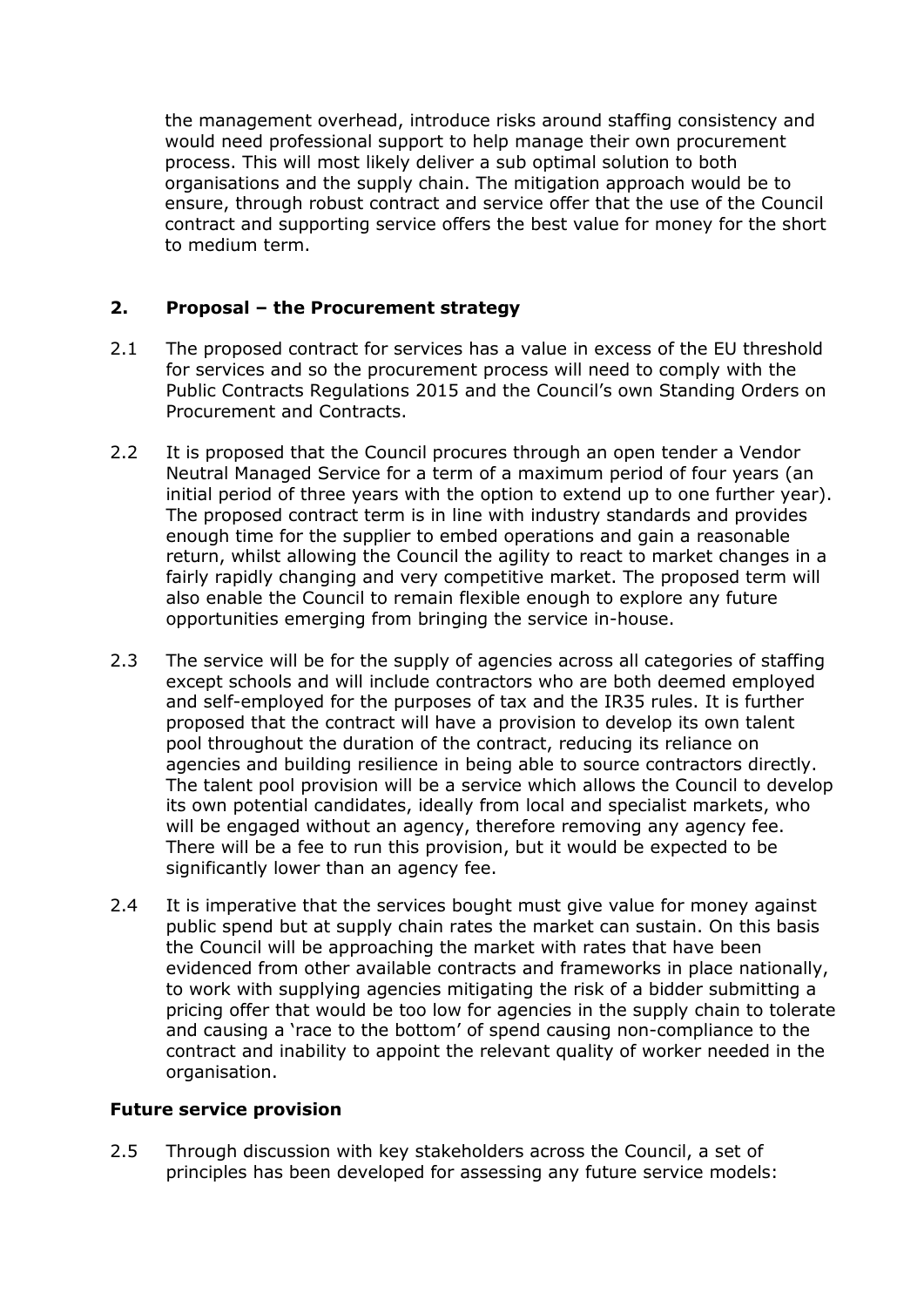**Ability to source high quality resource across a wide range of council services** –to ensure high quality provision across all Council services **Provides flexibility/experience to fill project/specialist/senior roles** – to build on the benefits derived from an integrated approach to resourcing executive and project roles and be able to respond to changing needs **Supports greater transparency** – a robust contract management model based on accurate and timely data that ensures accountability of supply chain and benchmarks against the wider market **Provides Value for Money and supports control over spend** – to ensure

controls are in place to manage spend and decision making **Customer-focused** – dedicated support to hiring managers, adequate quality assurance processes (e.g. CV quality check) and issue resolution **Supports local employment and growth** – actively supports local employment and enables the Council to identify target groups to promote opportunity for local communities

**Partnership approach to managing market and demand** – to support active market management and act as a market disruptor where necessary **Continuously innovating/developing** – best use of emerging technologies and industry best practice.

# **3. Consultation**

- 3.1 In preparation of the re-procurement of this contract consultation has been undertaken with key stakeholders across the organisation, to understand their needs and what has worked and not worked so well in the current contract.
- 3.2 The recommissioning of the longer-term service provision will include organisation-wide engagement to ensure the service meets the diverse needs of the Council.
- 3.3 Part of the implementation plan will include a communications plan for engaging with hiring managers and the temporary agency worker population.

## **4. Financial**

- 4.1 The last two financial years of spend through the Manpower Contract are:
- 4.2

| Year      | <b>Expenditure</b> |
|-----------|--------------------|
| 2018/2019 | £11,010,157        |
| 2017/2018 | £12,233,571        |

The Council has negotiated a number of benefits as part of the strategic contract management of Manpower Contract. These benefits will continue to be realised during the next contract. These benefits are:

 Development and implementation of an enhanced Interim/Executive category, engaging specialist and executive agencies to challenge the more expensive executive recruitment frameworks. This provision has already shown some strong signs of success in reducing the council's reliance on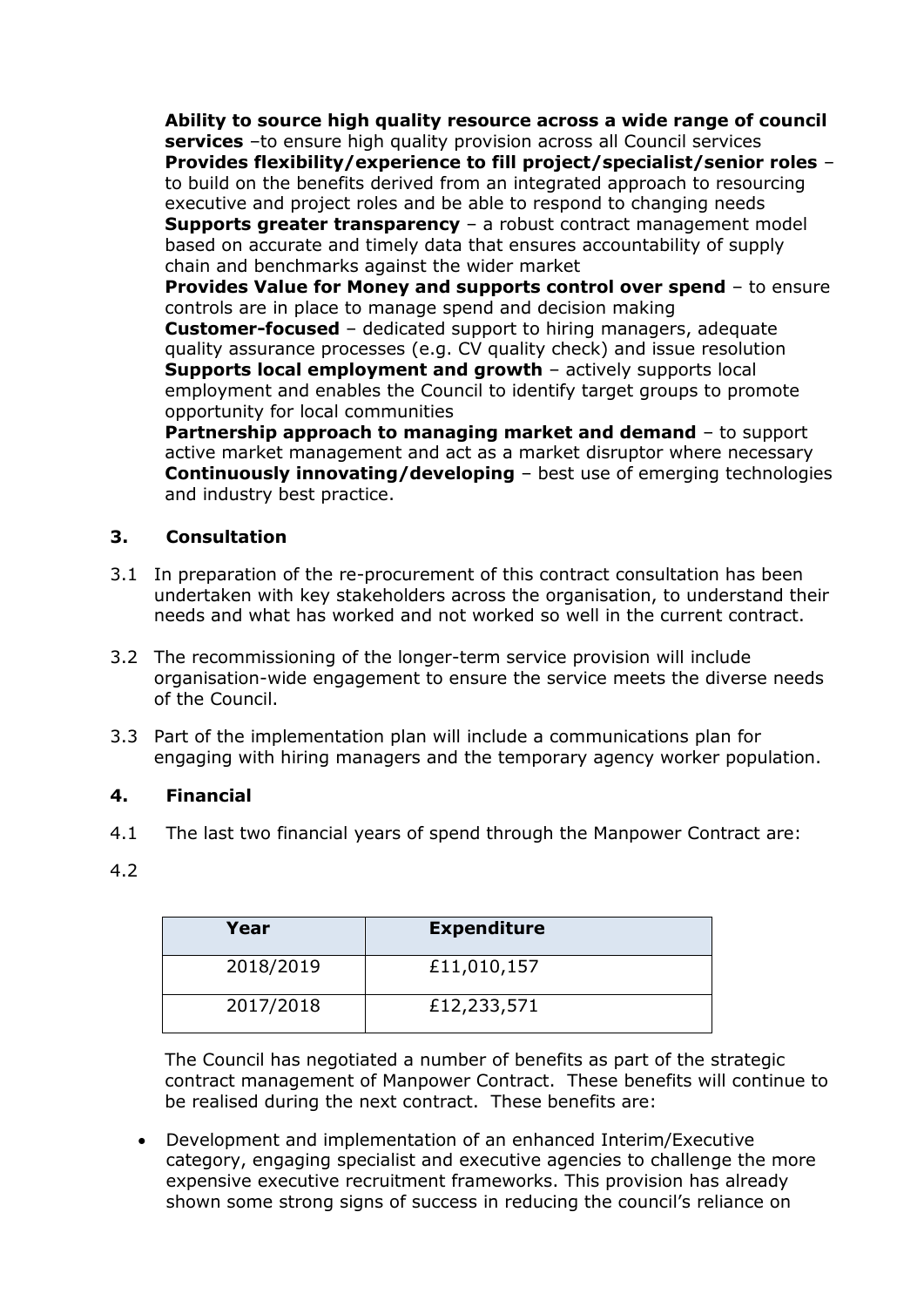interims being hired off-contract through Frameworks such as ESPO and LGRP. Now, only 26% of all interims are hired through alternative frameworks, whereas at the beginning of 2019, this figure was at 100%.

- Development and implementation of a Payroll Only function. This is used in instances when Manpower as the supplier engages known candidates therefore eliminating the 'introduction fee' an agency would normally charge.
- Revisions to the Service Level Agreement to drive customer service improvements such as reduced response times to hiring manager queries and receiving CVs for roles, as well as ensuring adequate data is delivered to the council on a weekly, monthly and quarterly basis.
- 4.3 Based on analysis of the market rates, it is anticipated that the equivalent spend of £10m on agency would potentially only cost £9.5m in a re-procured contract.

|                               | 2019/20 | 2020/21 | 2021/22 | 2022/23 |
|-------------------------------|---------|---------|---------|---------|
|                               | £m      | £m      | Em      | Em      |
| Annual<br>Expenditure         | 11.0    | 11.0    | 11.0    | 11.0    |
| Anticipated cost<br>reduction | 0.0     | 0.5     | 0.5     | 0.5     |
| Anticipated<br>expenditure    | 11.0    | 10.5    | 10.5    | 10.5    |

4.4. In addition, the Council spends on average £2.5m on temporary workers outside of the Manpower Contract.

## **5. Other Options Considered (and reasons for not proposing)**

5.1 As a result of a 'Make or Buy' assessment it is considered that outsourced service provision would best deliver the intended outcomes and ensure a quality service in the short to medium term. However, the way current innovation is going in the industry, many MSP suppliers own their system which make development of a user friendly self-sufficient system more attractive for them to sell either as part of the service, or as seen more recently as a self-contained 'technology only' vendor management system (technology). Many Local Authorities around the country have already moved to bringing the service 'In-House' and therefore simply licensed an MSP's system. In order to develop a commercially sustainable internal model, it would be advisable to assess the viability of adopting this model and bringing the service in-house for the next opportunity of contract.

### **Service model options appraisal:**

- 5.2 Three main service models are set out in the table below.
- 5.3 It is recommended that the Council develops a procurement strategy to source a Vendor Neutral Managed Service Provider for a term of 3 years plus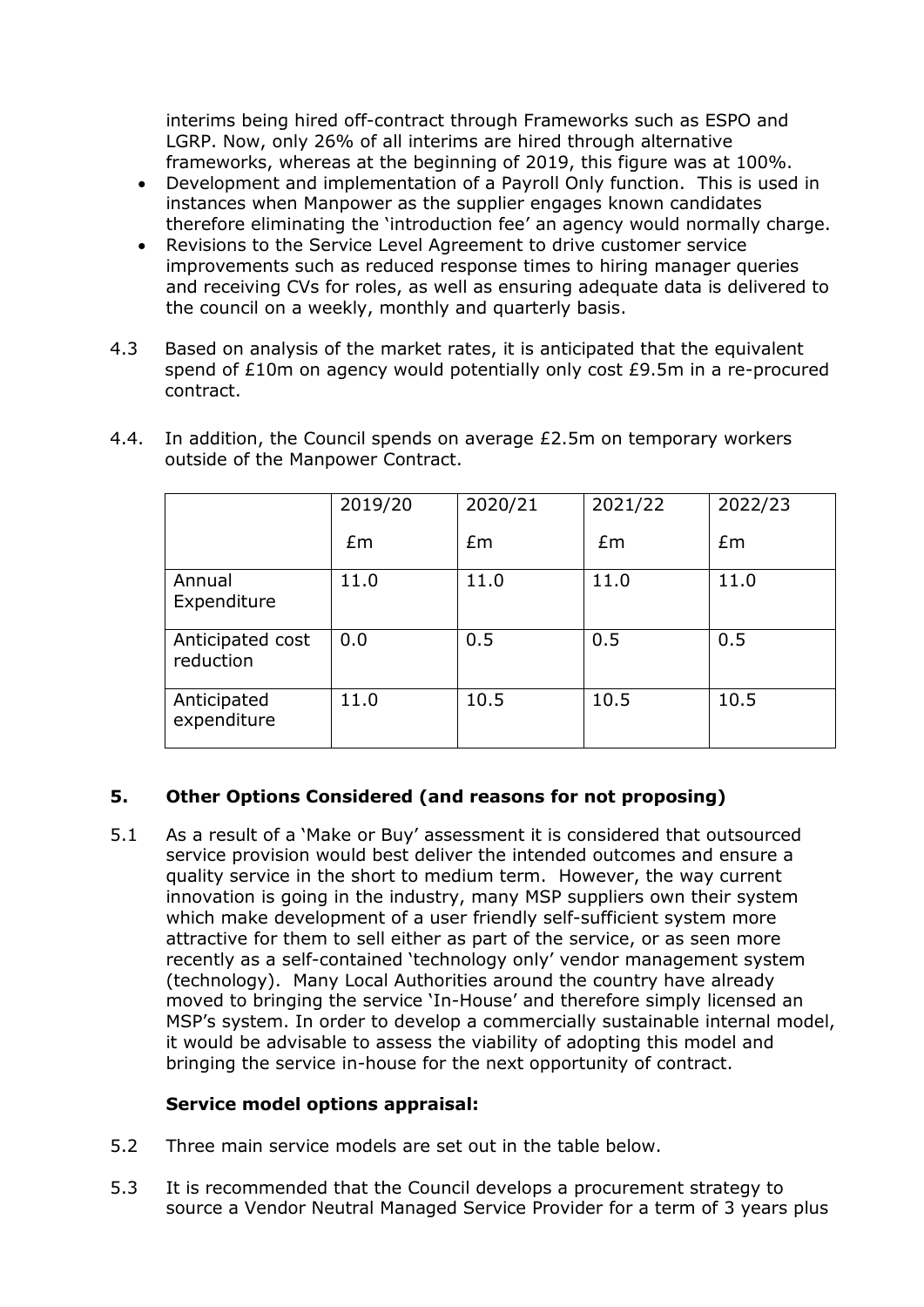one optional extra year, whilst developing a service and processes to potentially bring the provision of service in-house after this contract.

| <b>Service Model</b>                                                                   | <b>Short Description</b>                                                                                                                                                                                                     | Ranking                                 |
|----------------------------------------------------------------------------------------|------------------------------------------------------------------------------------------------------------------------------------------------------------------------------------------------------------------------------|-----------------------------------------|
| <b>Vendor Neutral</b><br><b>Managed Service</b><br>(VNMS)                              | Procurement service<br>contracting with supply<br>chain of agencies who bid<br>CVs against roles with no<br>preferential treatment of<br>any agency                                                                          | 1 <sup>st</sup> (Recommended<br>option) |
| Master Vendor Managed<br>Service (MVMS)<br>$NB - this$ is the current<br>Service model | Service pitching<br>managing company's<br>candidates (directly or<br>via an affiliated group of<br>agencies) either entirely<br>or by way of time-lapse<br>or category, before a 2nd<br>tier of contracted<br>agencies pitch | 2 <sub>nd</sub>                         |
| Hybrid service                                                                         | A mixture of both neutral<br>and master vendors into<br>one service/organisation                                                                                                                                             | 3 <sup>rd</sup>                         |

## **6. Legal Implications**

- 6.1 The contract between Manpower and Capita is due to expire on 30 September 2020. The contract between Capita and the Council is not due to expire until 30 September. The Council therefore does not have to appoint a new contractor until 2022. However, for the reasons given in this report, it is proposed to end this part of the contract with Capita to coincide with the end date of the Manpower contract. The procedure in the contract with Capita will be followed to vary the contract accordingly.
- 6.2 The Council has an obligation to "make arrangements to secure continuous improvement in the way in which its functions are exercised, having regard to a combination of economy, efficiency and effectiveness." The proposals in this report (including the change to a neutral vendor model and reducing off contract spend), will satisfy this requirement.
- 6.3 It is possible that the Transfer of Undertakings (Protection of Employment) Regulations 2006 (TUPE) may apply in relation to the incumbent provider and new provider on the commencement of the new service should there be a change in service provider as a result of this proposed procurement. Due diligence work will be carried out before the tender process commences and its results included in the tender pack for the new contract. There are no Council or ex-Council staff in scope of TUPE.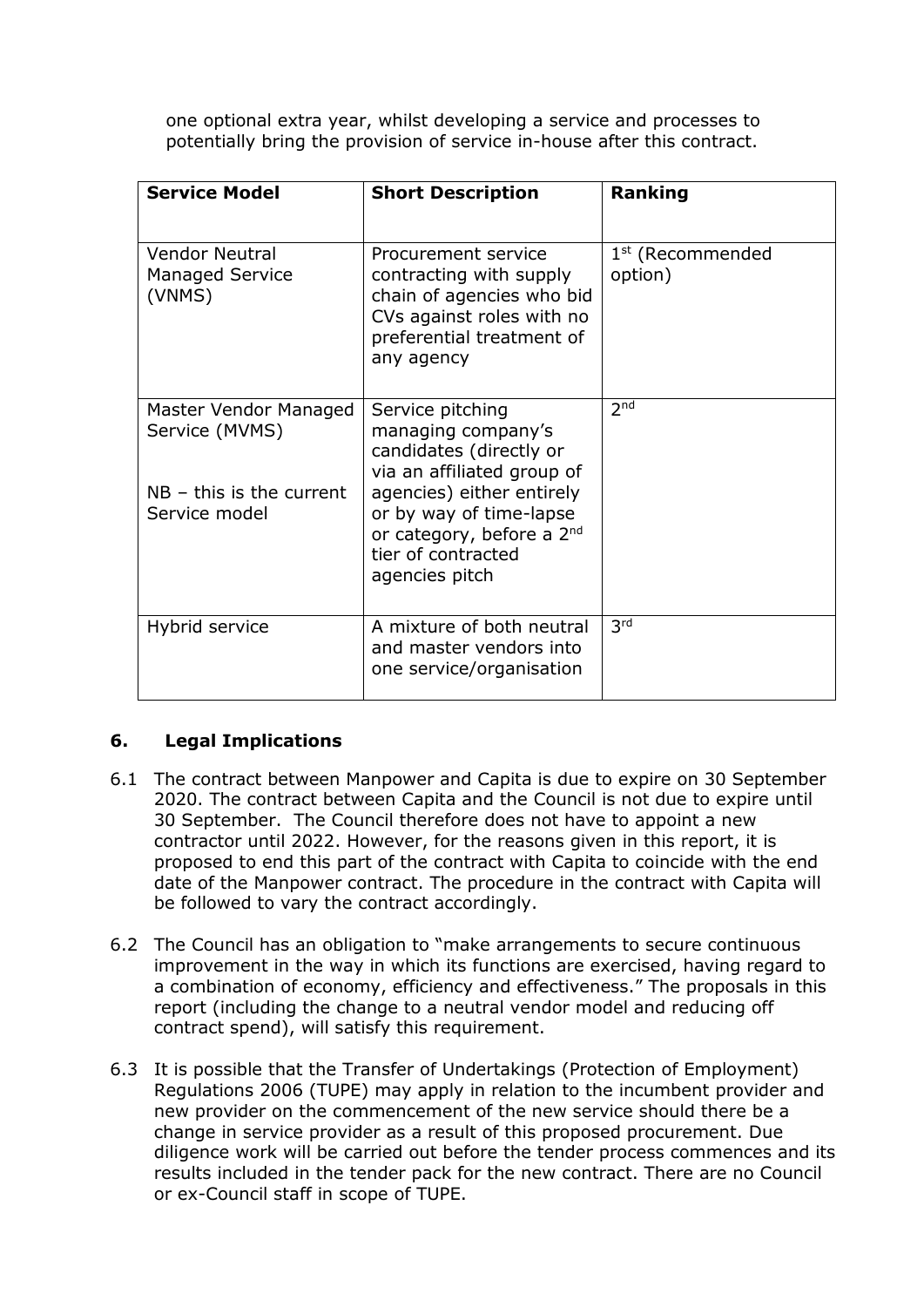## **7. Risk Implications and Mitigations**

- 7.1 There is a financial risk that the cost of agency staff will exceed available budgets but robust contract and demand management should enable any financial risks to be mitigated and it is anticipated that spend on agency staff will decrease throughout the contract period.
- 7.2 There is a risk that without going out to tender, the current contract is not set up with a wide enough supply chain to fill all roles sufficiently and with the demands of the Council potentially increasing, the new contract will allow the adoption of a wider supply chain to be able to fill roles across the council to all categories of staffing.
- 7.3 To manage the risks associated with a potential separate legal entity managing Children's Services and its workforce requirements the invitation to tender and contract terms and conditions will allow for this potential future variation so that any new delivery model for children's social care services will be able to continue to receive the services under the contract, either directly itself with the selected service provider or via the Council. It is understood that the majority of the services currently delivered are in respect of children's social care. Should a separate legal entity be established, it will be able choose how it sources interims and temporary staff and may do so through other means.

| <b>Risk</b>                                                                  | <b>Mitigating Action</b><br>(in place or planned)                                                                                                                                                     |
|------------------------------------------------------------------------------|-------------------------------------------------------------------------------------------------------------------------------------------------------------------------------------------------------|
| No bids received or none<br>that meet requirements                           | Market testing work has been undertaken and<br>potential providers are aware of the<br>opportunity                                                                                                    |
| Mobilisation period time<br>pressured                                        | Careful planning and a suitably experienced<br>provider will help mitigate this. Retention of<br>professional support.                                                                                |
| Services procured do not<br>meet department needs                            | Key stakeholders have been consulted<br>through the process and will be invited to<br>participate in the evaluation stage where<br>appropriate.                                                       |
| Off contract (Maverick)<br>spend erodes the value of<br>the primary contract | Robust operational contract management<br>discipline with strategic contract management<br>framework in place. Policies on engaging<br>temporary workers have recently been<br>reviewed and improved. |

7.4 In relation to the procurement process the following risks are addressed:

#### **8. Equality and Human Rights Assessment**

8.1 It is not considered that a separate Human Rights assessment be required. Benefits for potential temporary staff with protected characteristics and the need to ensure no adverse impact on such individuals or groups will be considered as part of tender evaluation.